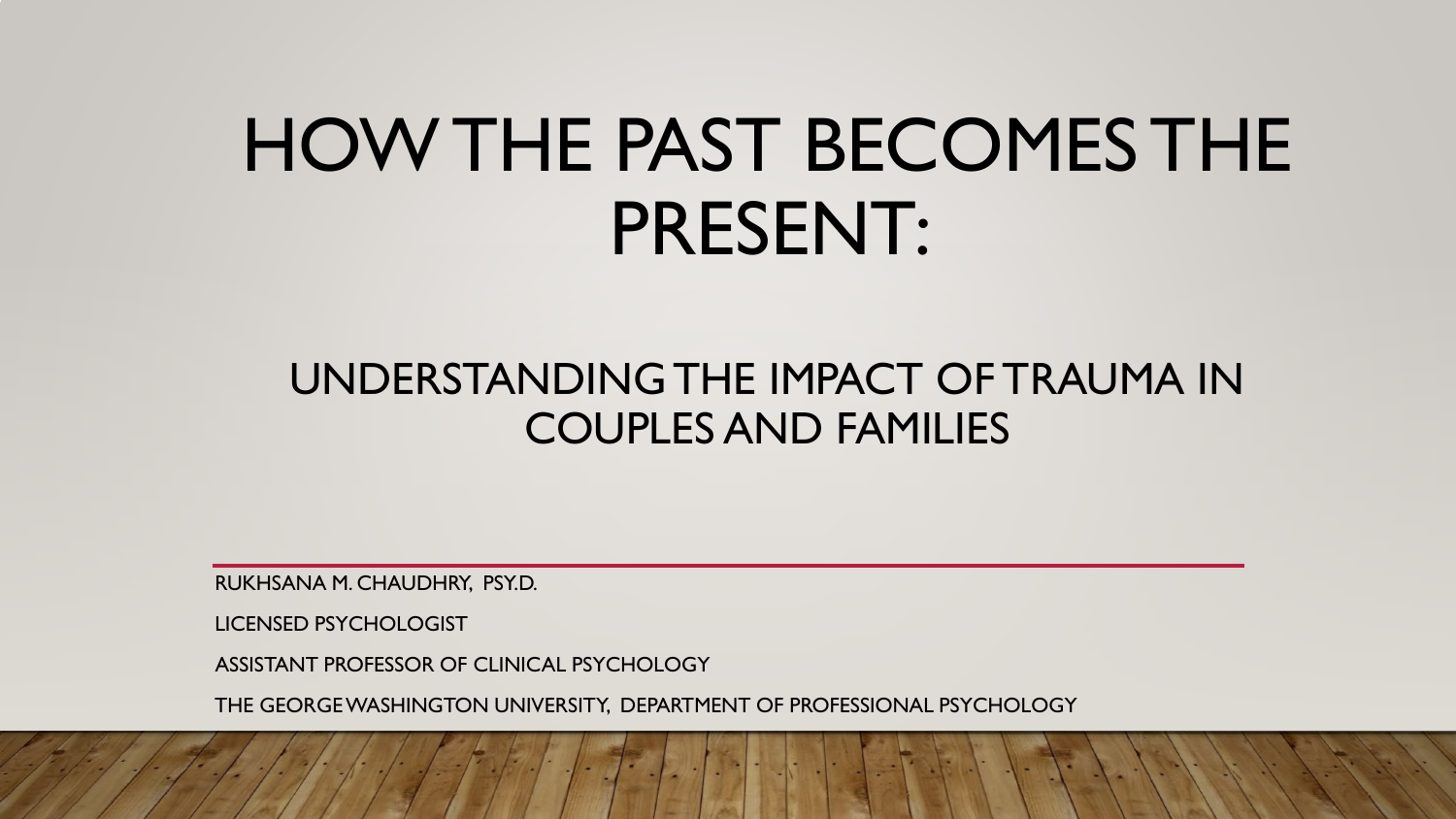### DEALING WITH THE PANDEMIC AND IMPACT OF TRAUMA

- Victims and or survivors of domestic violence and or sexual assault experience added anxiety, isolation and stress of the COVID-19 Pandemic
- Resulting in triggers (of trauma)
	- o These are memories stored in our physical and emotional selves.
	- o The impact(s) of trauma leaves an imprint or memory which resurfaces when we experience the sounds, tastes, feelings or any event that causes the imprint or memory in the first place.
- What are we feeling now? An anxiety and fear of the unknown as a global community
- What does this lead to? Triggering events or resurfacing of personal memories for victims and or survivors of trauma.
- Trauma survivors now experience constant high alert, previous feelings of neglect are triggered, and fears of not having enough or being controlled financially.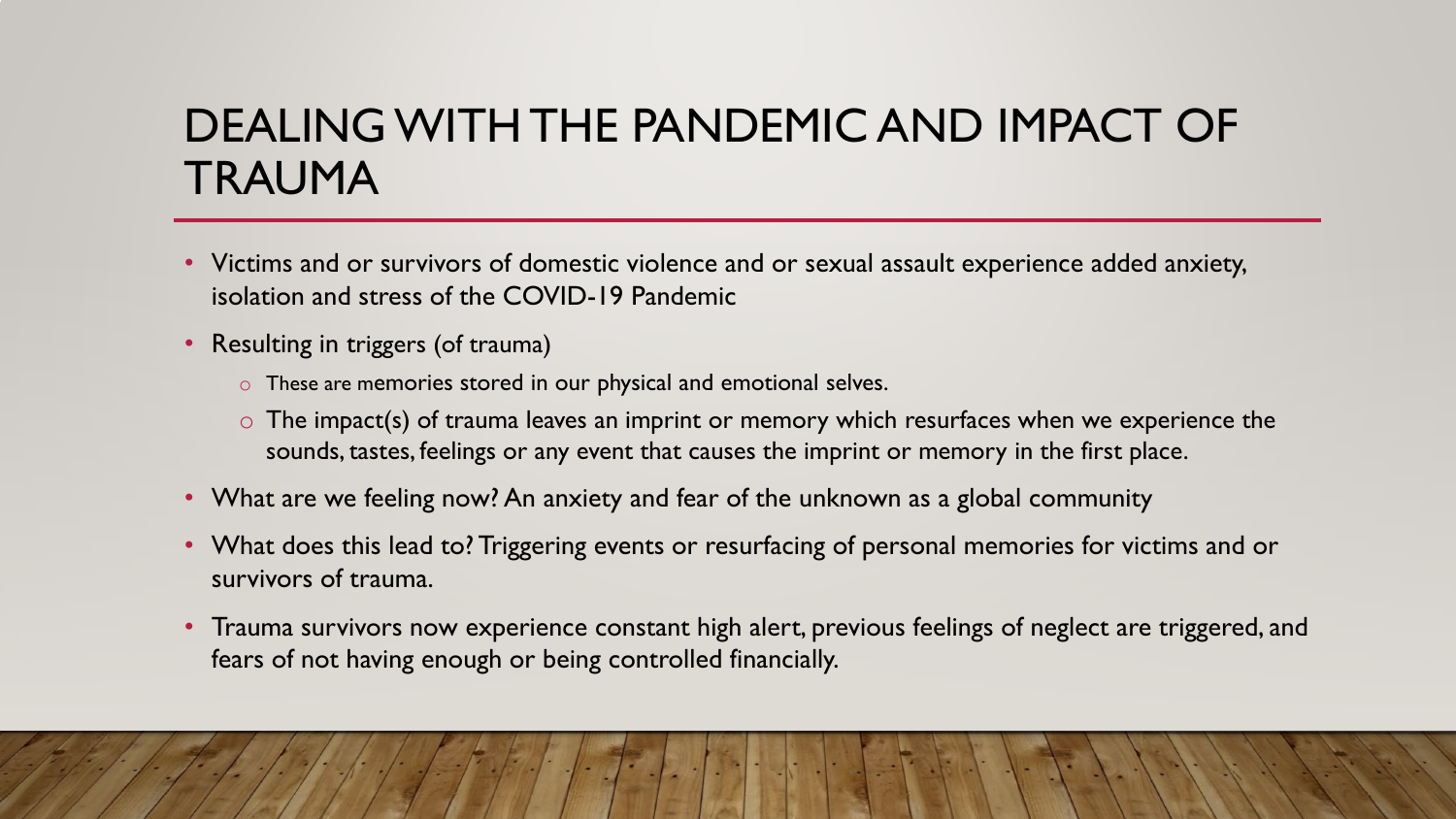# TYPES OF TRAUMA TO RECOGNIZE IN YOURSELF AND OTHERS

- Acute trauma refers to a one-time event, such as an earthquake, fire, assault, or car accident.
- Chronic trauma: traumatic experiences that are repeated and prolonged, such as ongoing exposure to family or community violence, chronic bullying, or a long-term medical issue.
- Complex trauma: exposure to multiple traumatic events from an early age, often within the caregiving system or without adequate adult support. Examples include abuse and neglect within families, witnessing domestic violence, or experiencing other forms of violence or adversity without adequate adult support.
- Other types of trauma: Historical trauma and racial or race-based trauma.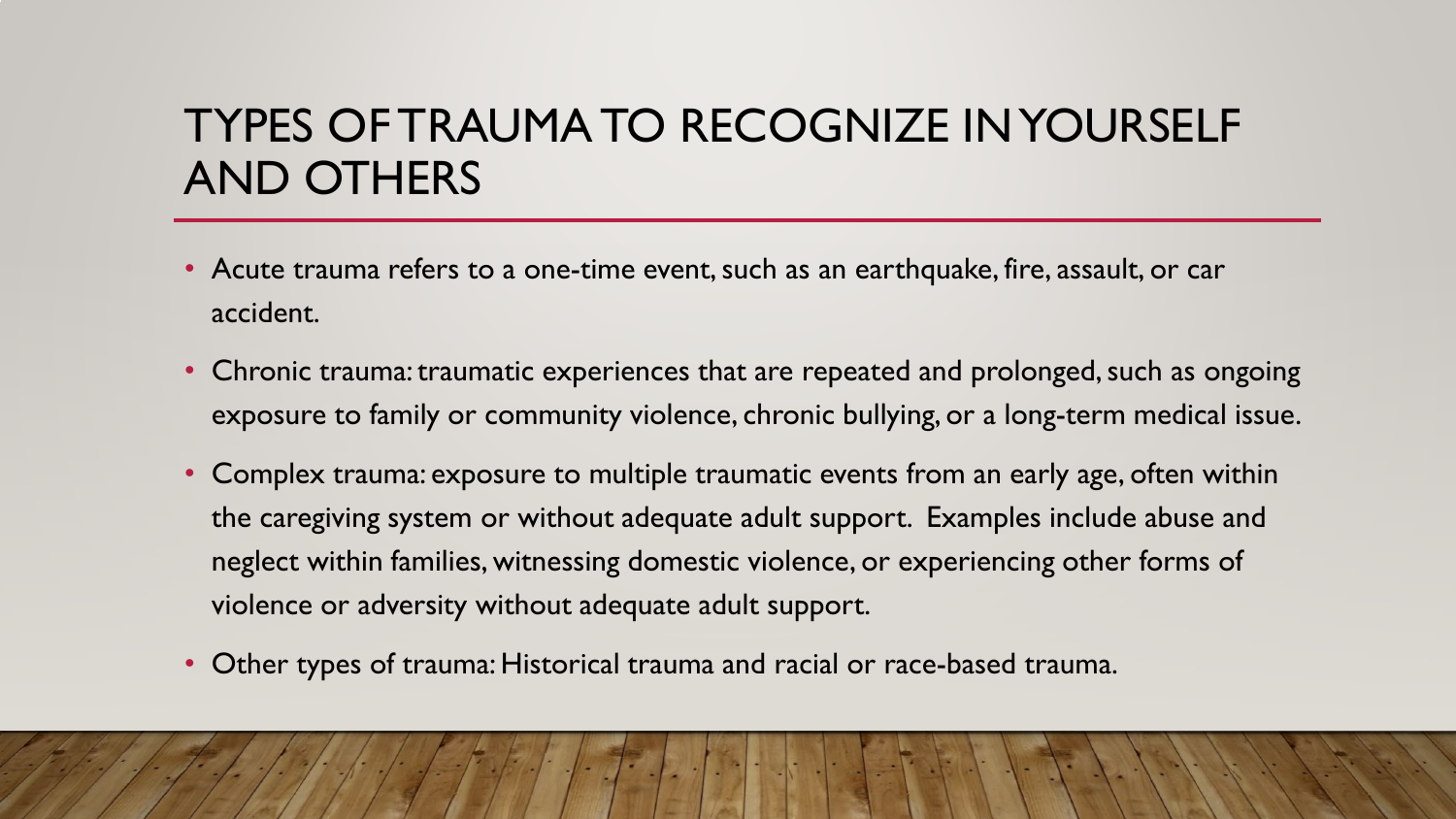# THE EXPERIENCE OF STRESS VS. TRAUMA IN OUR CURRENT LIVES?

- A "Built-in-Alarm" System
- When faced with threat, the emotional brain takes over.
- A stress becomes traumatic when it overwhelms our stress response system.
- A range of acute post-trauma responses are common.
- Trauma reminders, or "triggers," set off the alarm.
- Responses to triggers may seem out of place and can be misunderstood by others.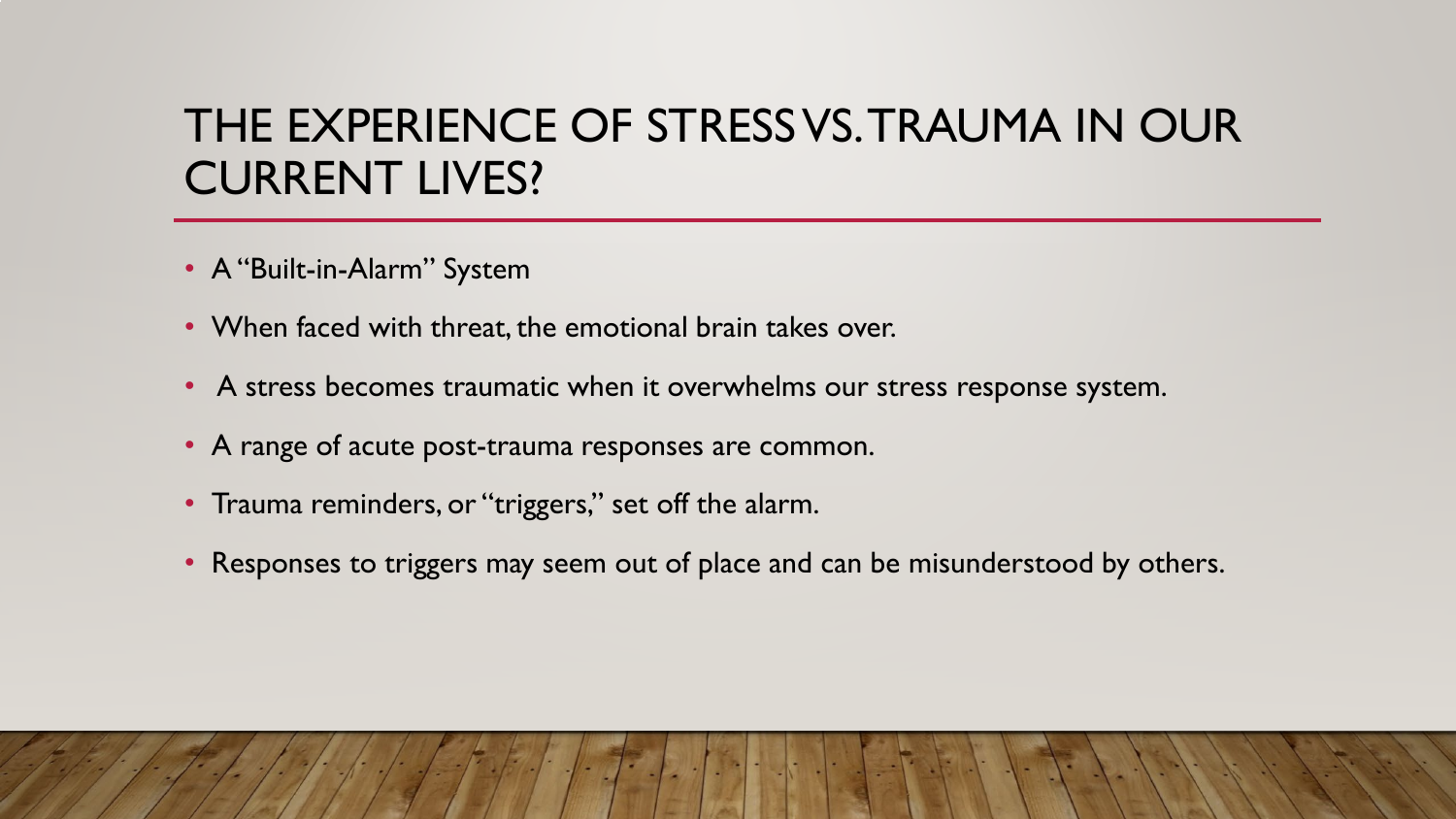#### STRESS VS. TRAUMA

- Knowing how the stress response system works helps us to understand our own stress reactions and those of others.
- It is important to remember that not every threat that sets off the stress response is traumatic, and some amount of stress helps us to learn and grow.
- A stress becomes traumatic when it overwhelms this system that is usually effective at keeping us safe.
- When the system becomes overwhelmed, the emotional brain remains on-alert and continues to send the body instructions to fight, flee, or freeze, even after the threat has passed. Children exposed to trauma may remain in survival mode much of the time, which compromises their ability to learn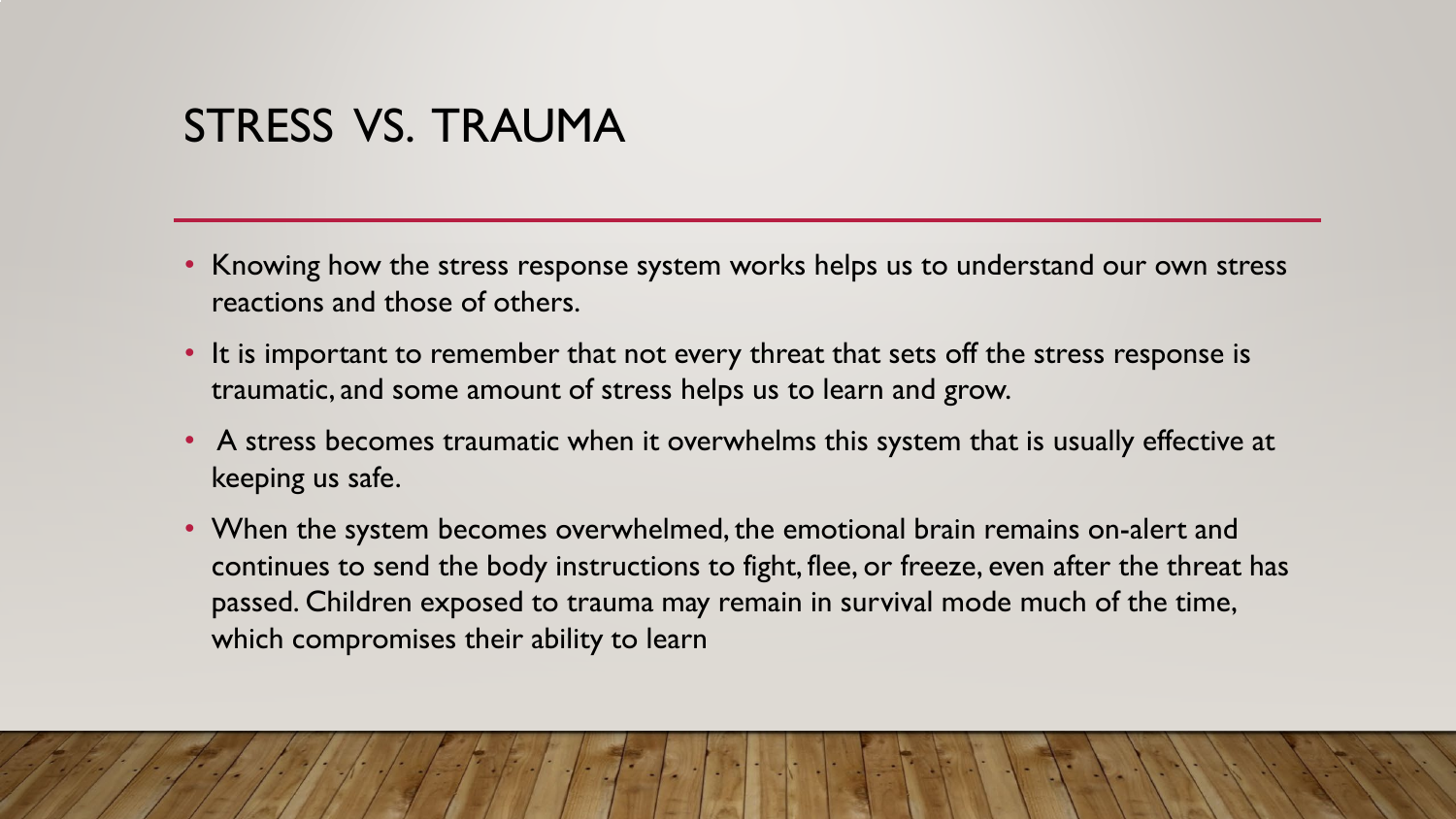# SOME QUESTIONS TO ASK OURSELVES AND TO NOTICE IN CHILDREN?

#### THE STRESS RESPONSE

1. What situations have the potential to activate your stress response system?

2. What situations are more likely set off the stress response in your children?

3. What does the "fight, flight, or freeze" response look like for you in the moment (e.g., sweating, heart racing, yelling, shutting down)?

4. What does the "fight, flight, or freeze" response look like for your children?

5. What does the "fight, flight, or freeze" response look like for us in our parenting role?

6. How might this information about the stress response inform your daily work?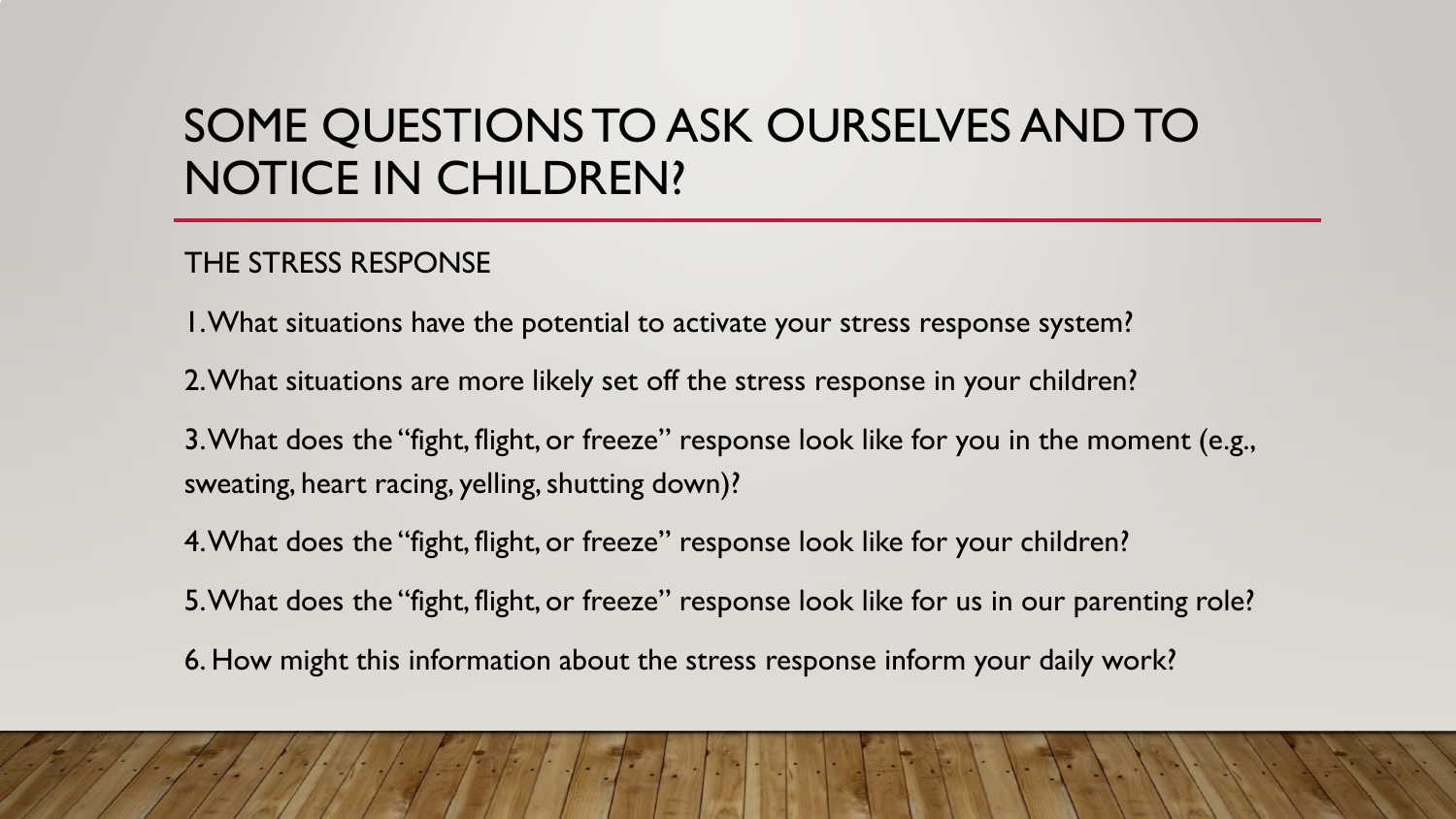# HOW DOES TRAUMA BECOME TRANSMITTED FROM PARENTS TO CHILDREN IN FAMILIES?

- Trauma includes childhood hardships:
	- o Ex. divorce or separation of parents, death of or estrangement from a parent, emotional, physical or sexual abuse, witnessing violence in the home, exposure to substance abuse in the household or parental mental illness.
- UCLA researcher Dr. Adam Schickedanz found that the long-term behavioral health harms of childhood adversity extend across generations from parent to child.
- Parents who lived through adverse childhood experiences were more likely to report higher levels of aggravation as parents and to experience mental health problems (Schickedanz, 2018)
- However, these mental health and attitude factors only explained about a quarter of the association to their child's elevated behavioral health risks.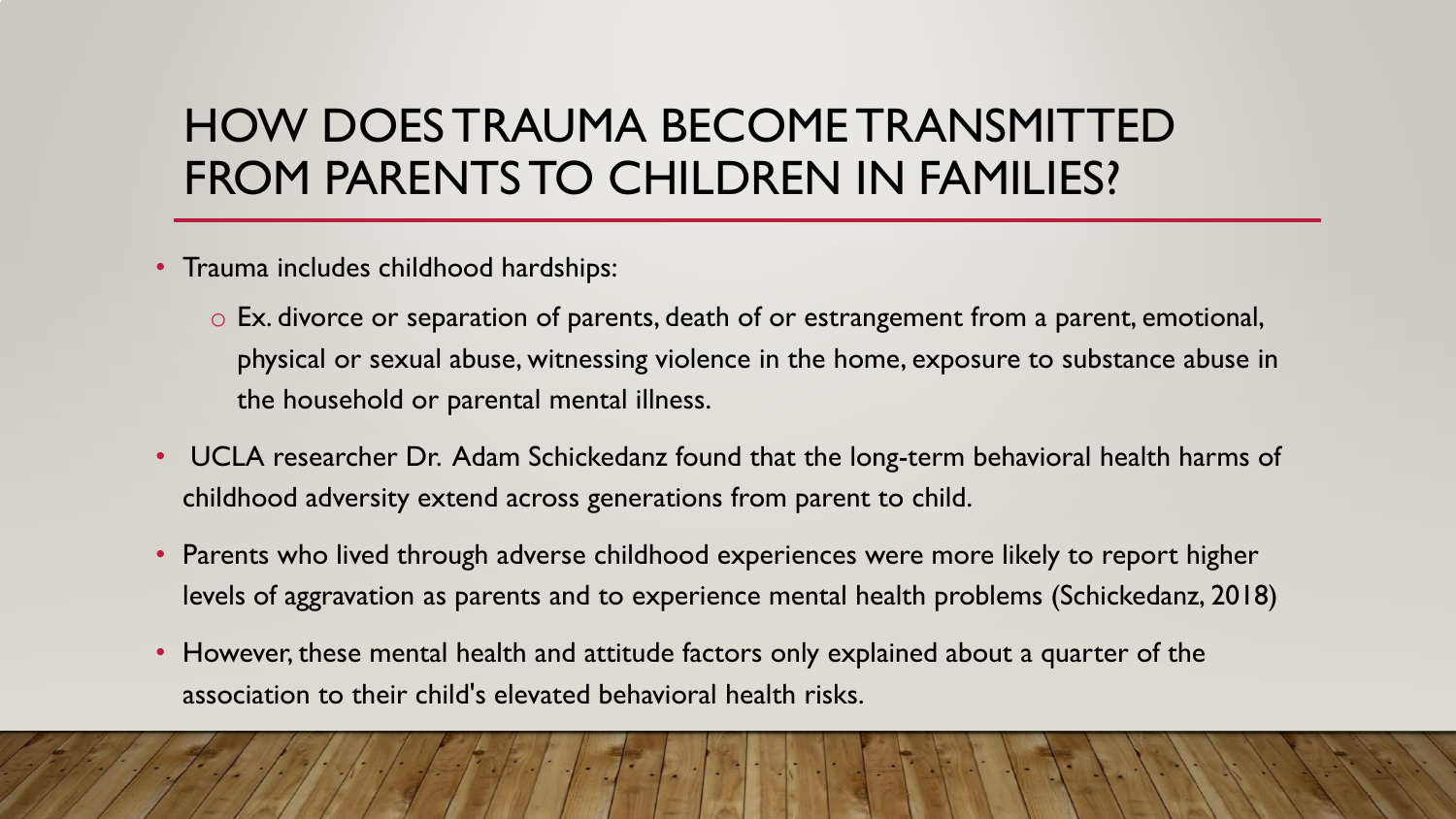# WHAT DOES A FAMILY WHO SUFFERED A TRAUMA LOOK LIKE?

#### **Family life following the event**

- Parents may fear for each other's safety and the safety of their children away from home.
- Family members may experience nightmares or upsetting dreams about the event.
- Fear of another distressing experience happening may affect family life.
- Anger at whoever is believed to have caused the event can often flow on to the affected loved one or the family in general.
- Family members may feel overwhelmed by insecurity or lack of control, or at the thought of having so much to do.
- Family members may not know how to talk to each other. Each person is struggling to understand what has happened and how they feel about it. If talking makes people upset, they will often avoid it.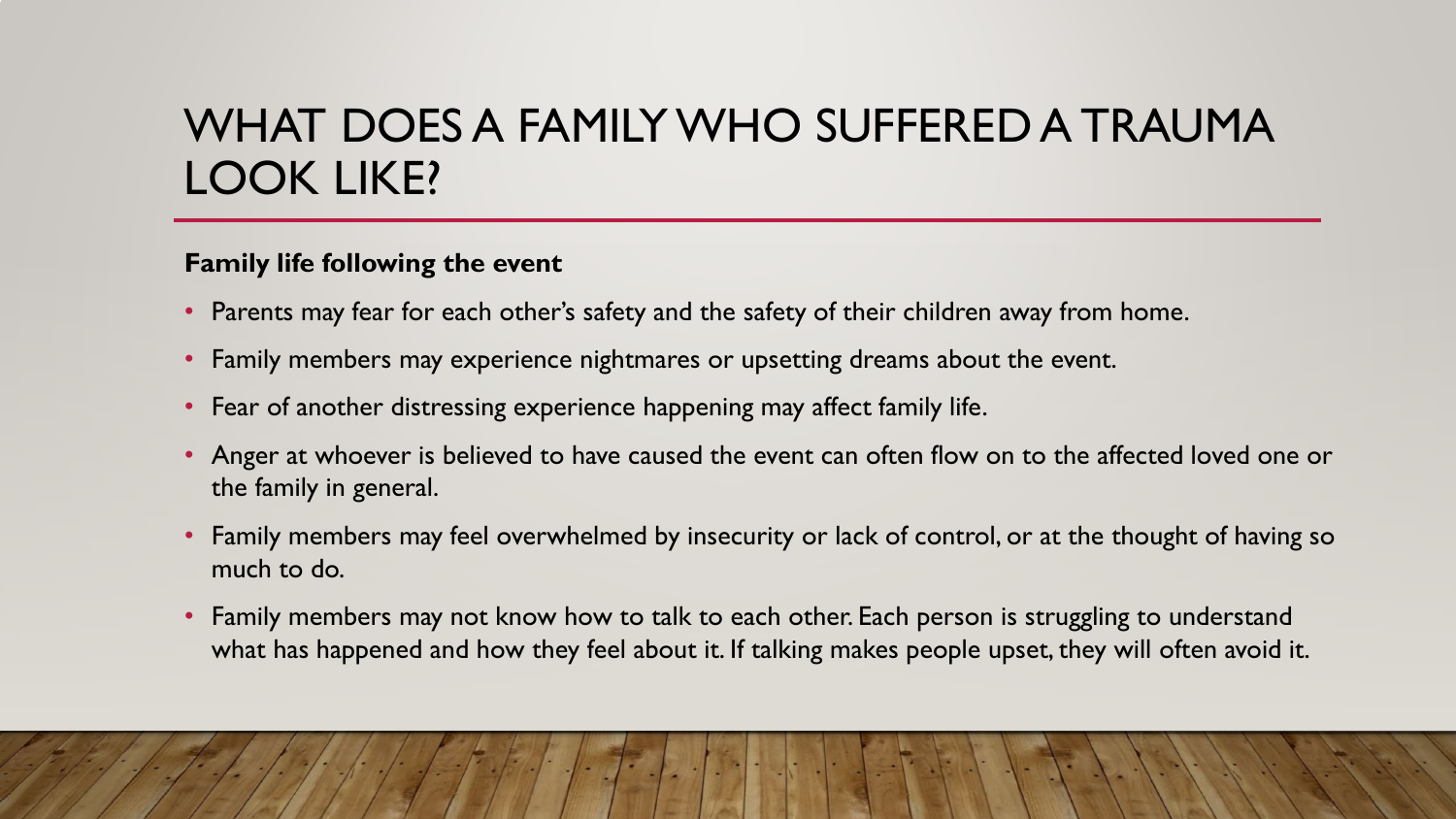#### HOW DO RELATIONSHIPS CHANGE IN A FAMILY AFTER A TRAUMATIC EVENT (LOSS, VIOLENCE, THREAT ETC.)

#### **Disruption to family relationships**

- Parents may feel unsure about how to help their children after the crisis.
- Communication breaks down as each family member struggles in their own way to come to terms with what has happened.
- Children don't want to go to school.
- Parents don't want to go to work.
- Household schedules tend to lapse for example, chores are missed, regular mealtimes are disrupted or recreation is neglected.
- The usual arrangements for household responsibilities change. Children may cook meals for a time, parents may feel unable to do tasks, or children may not want to be alone.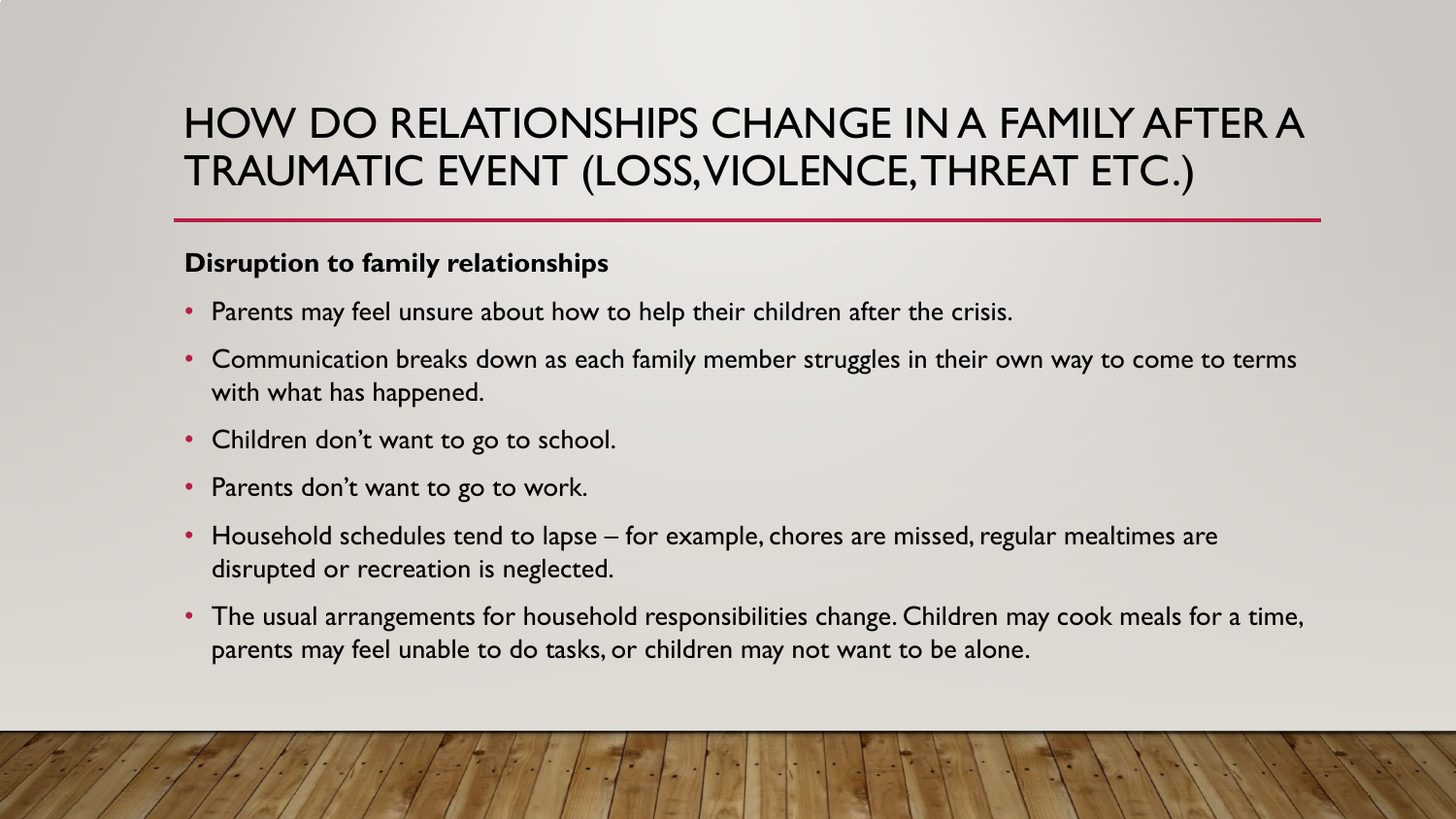# HELPFUL STRATEGIES FOR RECOVERY FROM TRAUMA

- Establish safety first; couples and families who experience violence in the home including domestic violence must seek counseling separately. It is paramount that a survivors of violence including children are safe from any future threat of violence and must be protected during the process of counseling.
- Prepare the family members to go through a period of stress and cut back on unnecessary demands to conserve everyone's energy.
- Communication: make sure each family member lets the others know what is going on for them and how to help them.
- Plan regular time out and maintain activities you enjoyed before even if you don't much feel like it
- Keep track of your family's progress in recovery and what has been achieved.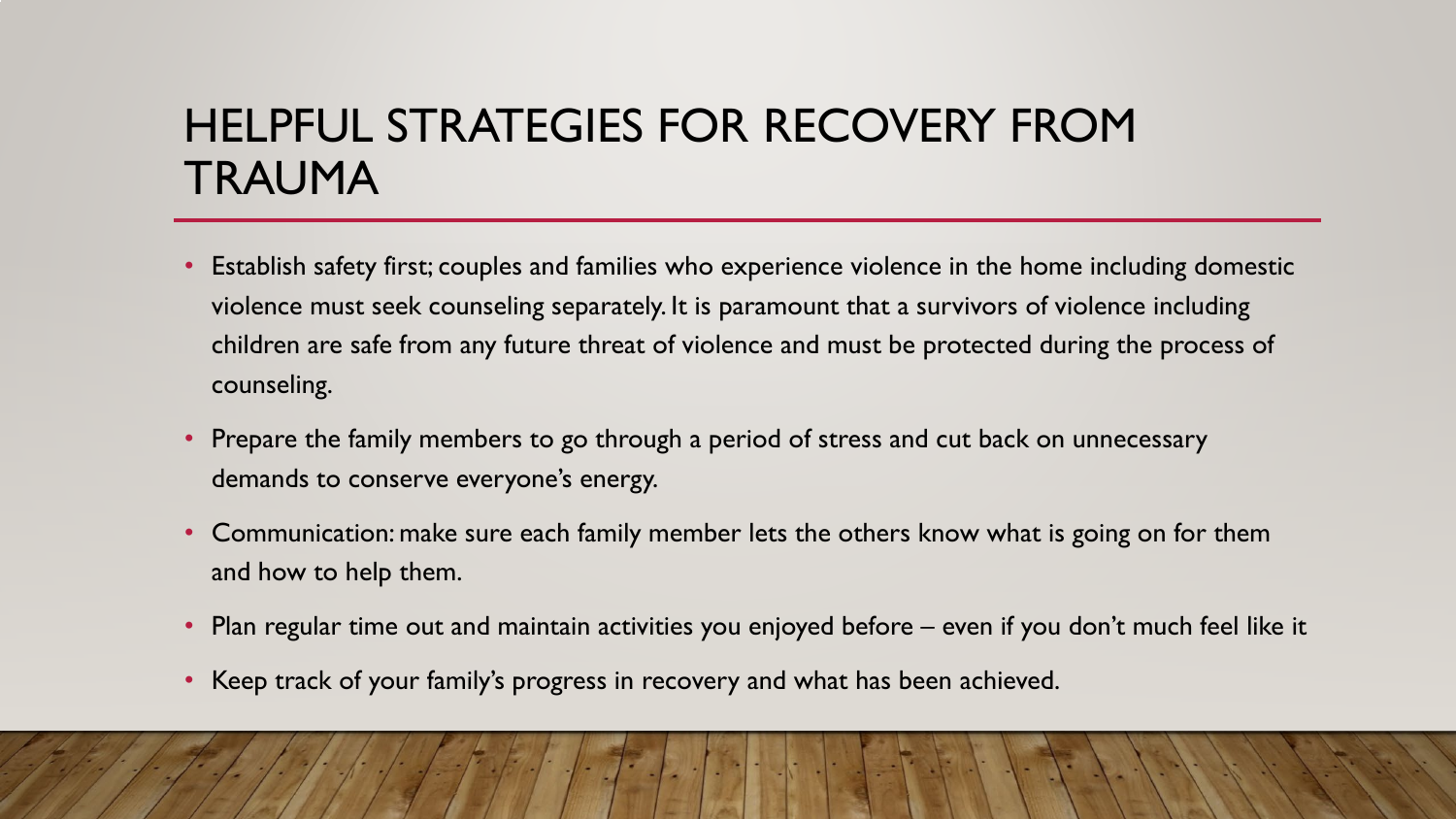#### COUPLES AND FAMILIES WITH TRAUMA

Looking at the whole picture:

- Explore what happened in a specific incident or experience and *why* it happened.
- Looking at each person's life and personal history means understanding what they bring to the relationship from those life events and the coping skills they developed.
- What is the impact of these coping skills on the distress happening in their current relationship?
- Couples can then see new ways to repair rifts, rebuild trust, and re-develop and strengthen communication.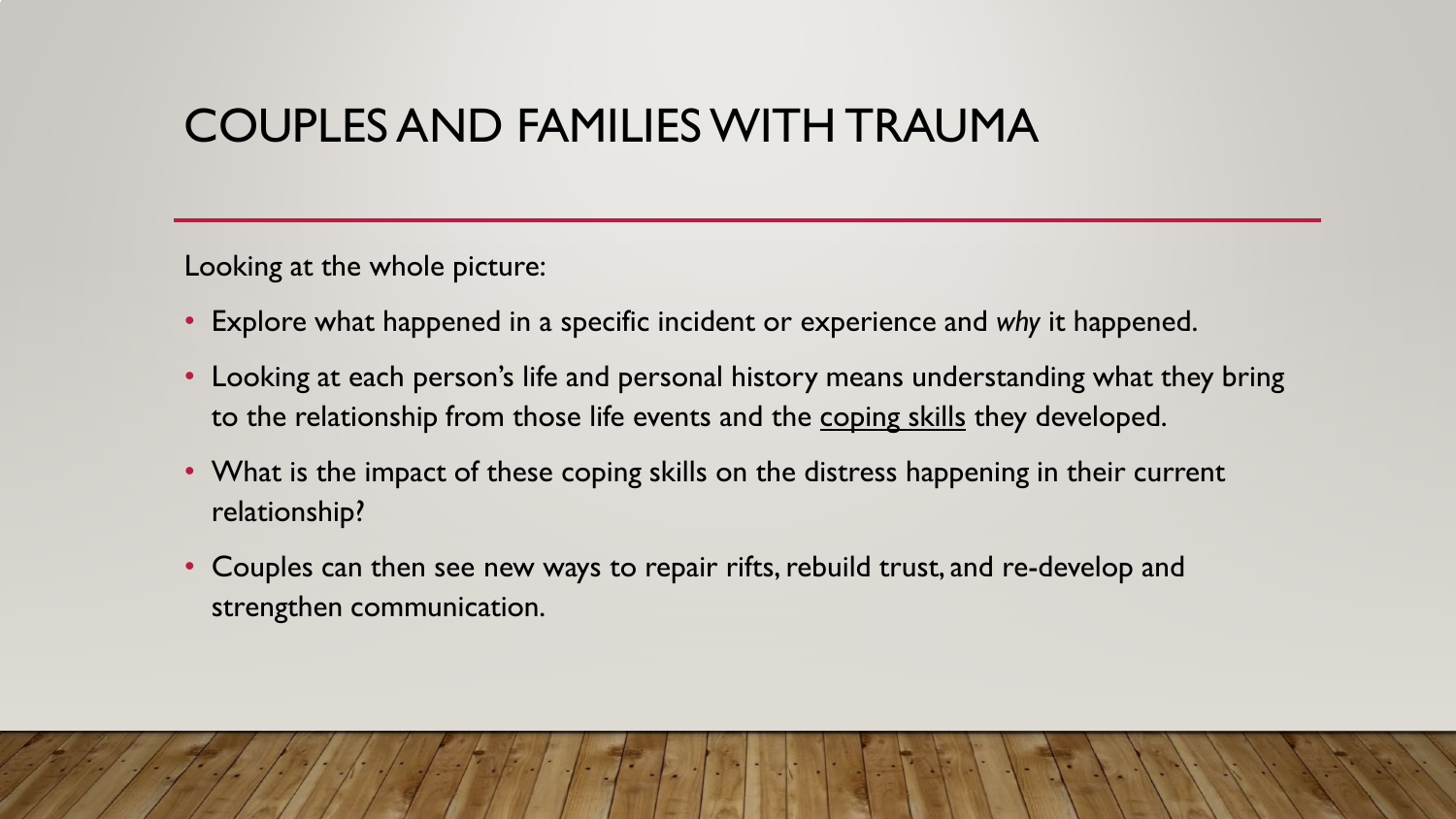#### THE MYTH OF BEING "DAMAGED GOODS"

We don't believe people are "broken" or "need fixing". They just need to develop different, healthier coping mechanisms that work for their current relationship or who they are as individuals.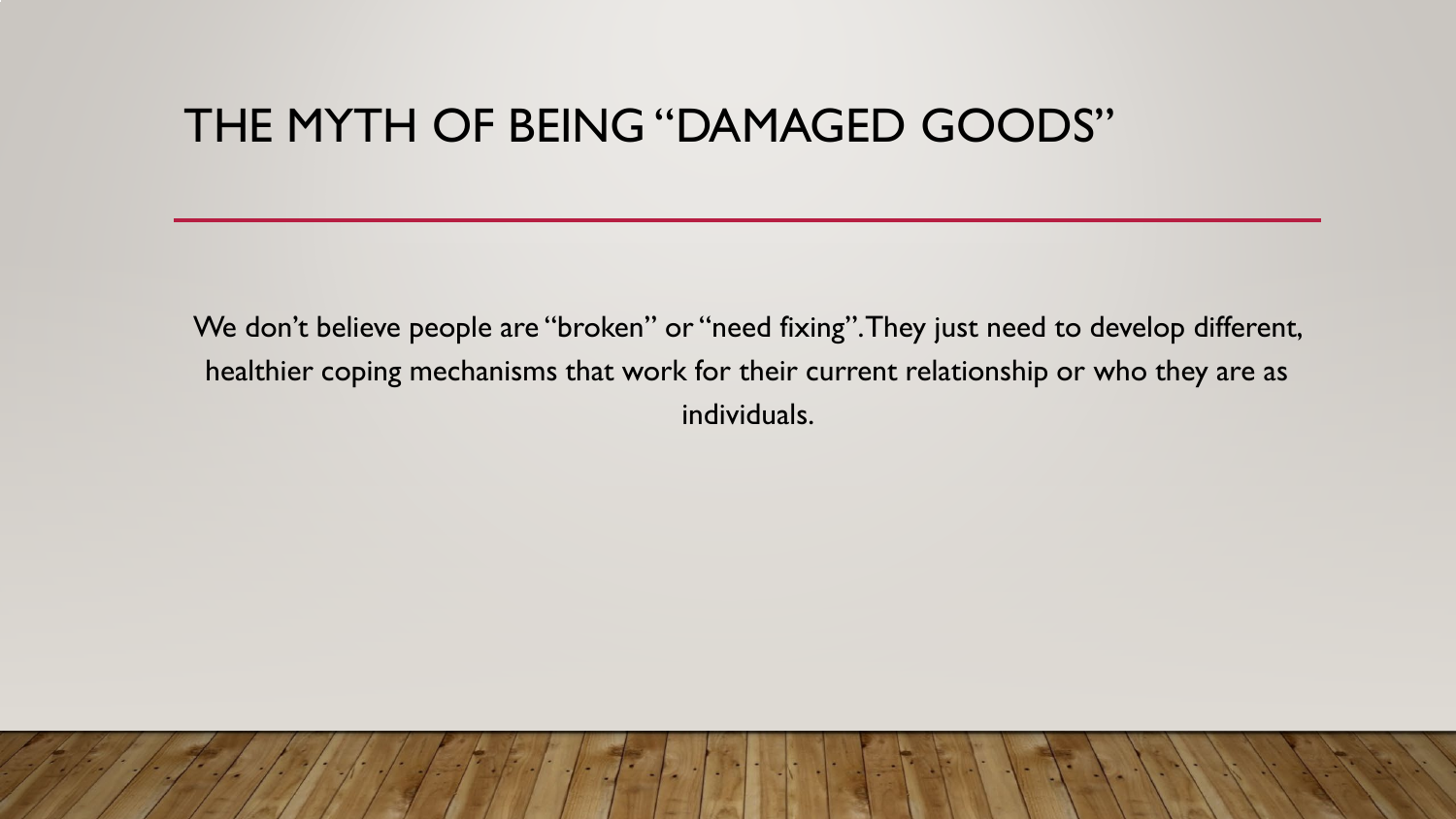# WHAT QUESTIONS DO WE HAVE ABOUT FAMILIES/COUPLES WITH TRAUMA?

- What got triggered in you when you shut down or checked out of your relationship?
- What made it feel impossible to hear what your partner was saying?
- Was your partner really criticizing you?
- Did your partner's words remind you of a familiar past feeling?
- Did something trigger a body memory of fear reminding you when you were criticized in the past?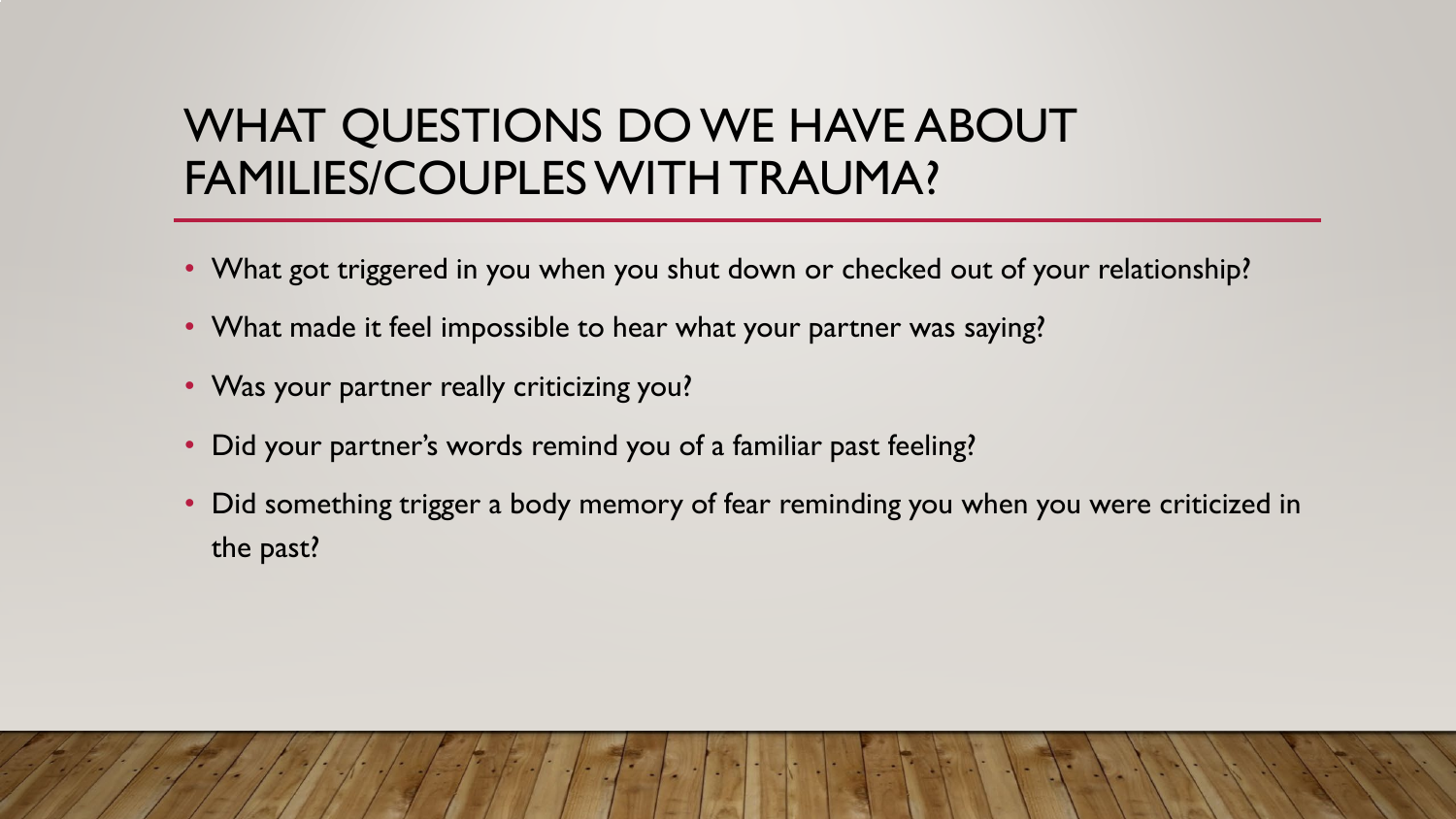# WHY RELATIONSHIPS ARE CHALLENGING FOR TRAUMA SURVIVORS?

- Frequent criticism of oneself for struggling to connect with others.
- It seems impossible to become vulnerable enough (and stay safe) to admit what one wants or needs, let alone share it. Self-imposed isolation has become a way to cope:
- Some feel they should hunker down and handle their struggles themselves.
- Some tell themselves, "Nobody will get it."
- Often, trauma survivors feel ashamed or weak—like they don't deserve support or compassion.
- For some, it's the only way to feel in the past is to be alone.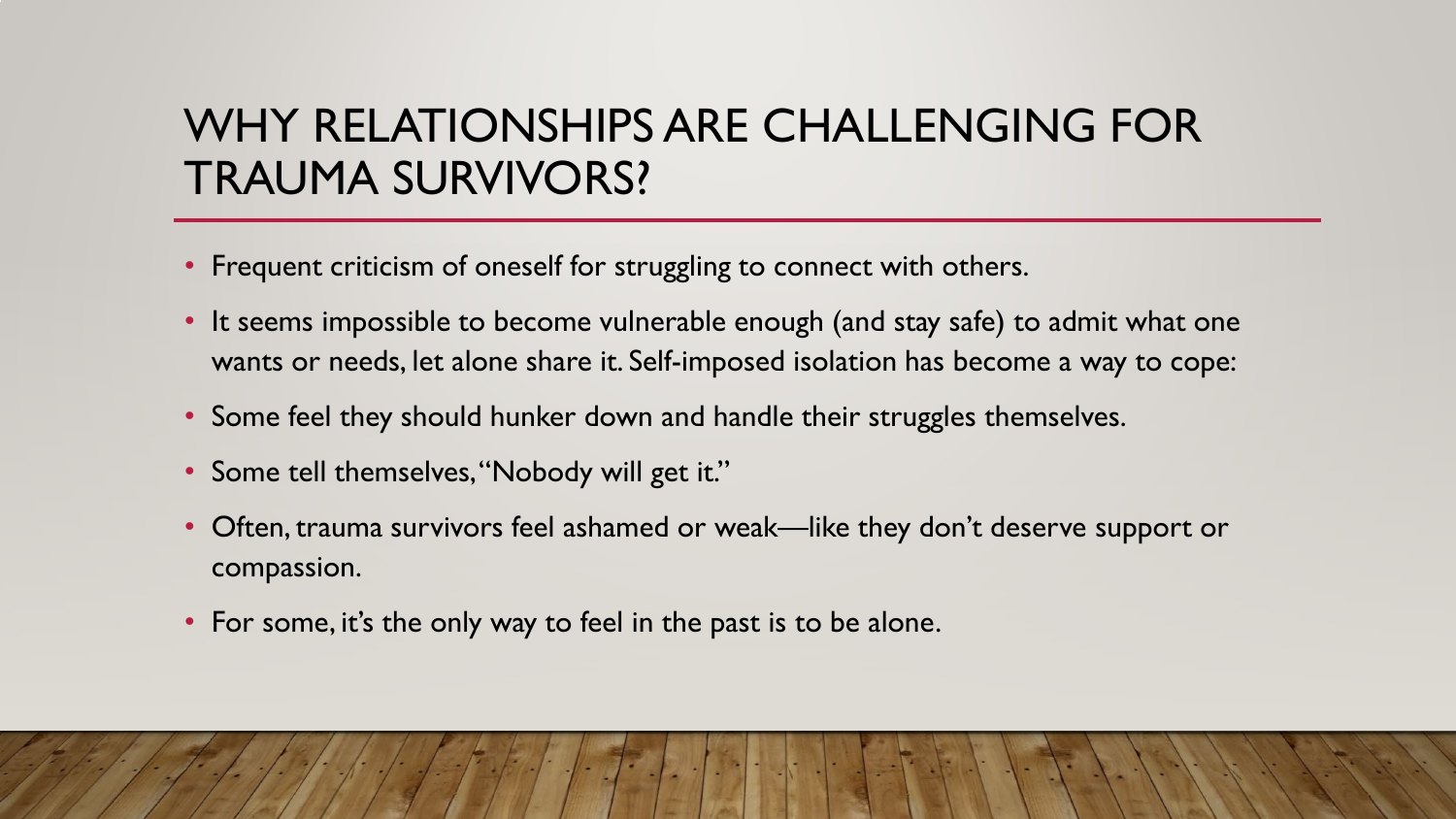# LEARNING ABOUT GENERATIONS BEFORE US…

- **Intergenerational Trauma:** While each generation of a family may experience its own form of trauma, the first experience can be traced back decades.
- People with the highest risk of trauma and those with the most difficulty working through it have experienced their own trauma.
- In a family where there was a trauma in their parents, there was likely trauma in their parents' parents.
- Where trauma has been untreated: in the parent, it is transmitted through the child through the attachment bond (also through the messaging about self and the world, safety, and danger).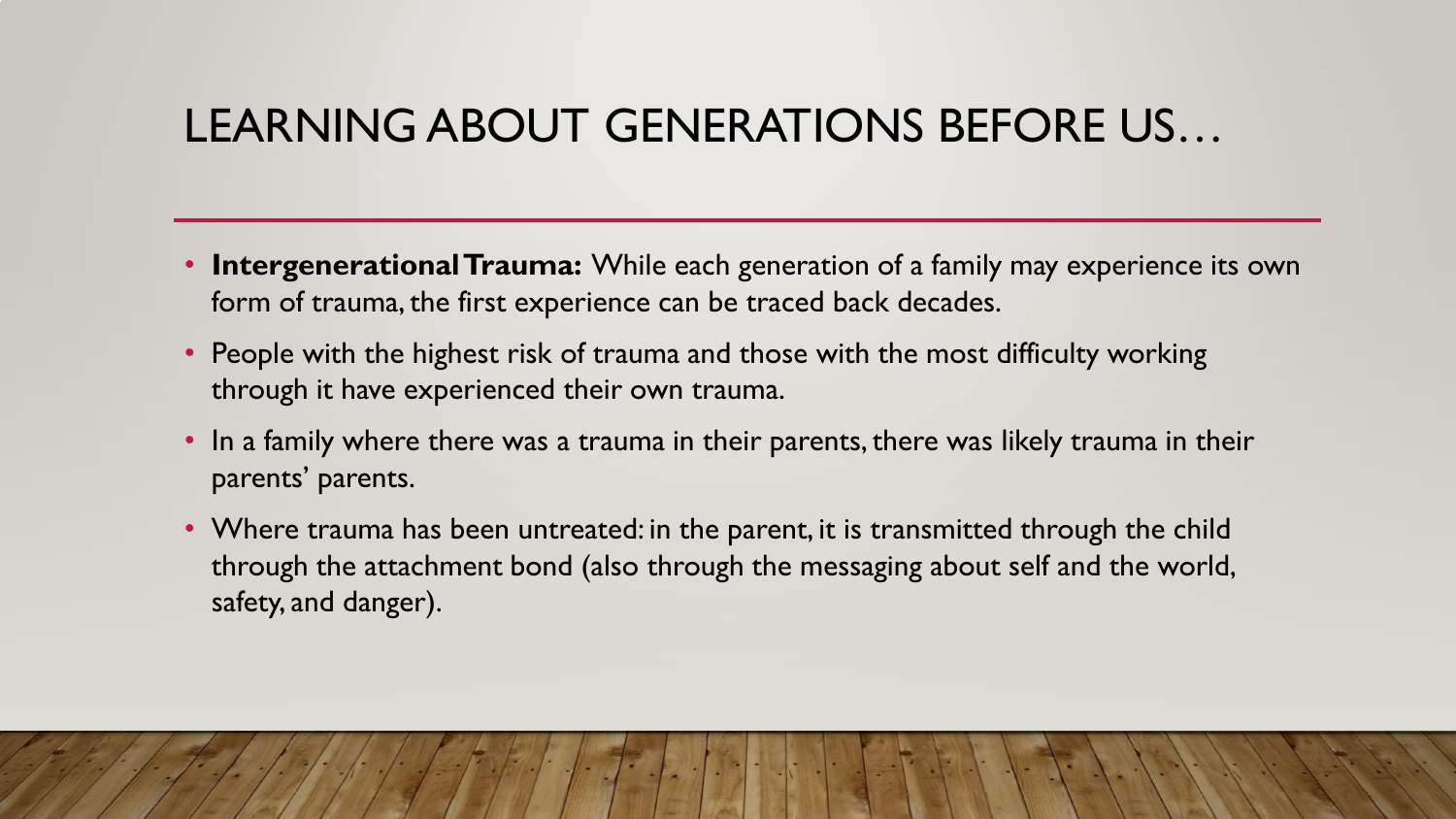#### TYPES OF INTERGENERATIONAL TRAUMA:

- Sexual abuse:
	- o A parent who experienced sexual abuse is surprised and feels powerless once again when their own child suffers sexual abuse. They aim to protect heir child. However, the perpetrator is the same perpetrator from which they suffered their own abuse. They experienced dissociation (which is an experience of outside total awareness) preventing action and feeling paralyzed.
	- o People who experience abuse often don't understand how the abuse may occur again in their own family.
	- o Results in a cycle of self-blame, depression, and suicidal thinking.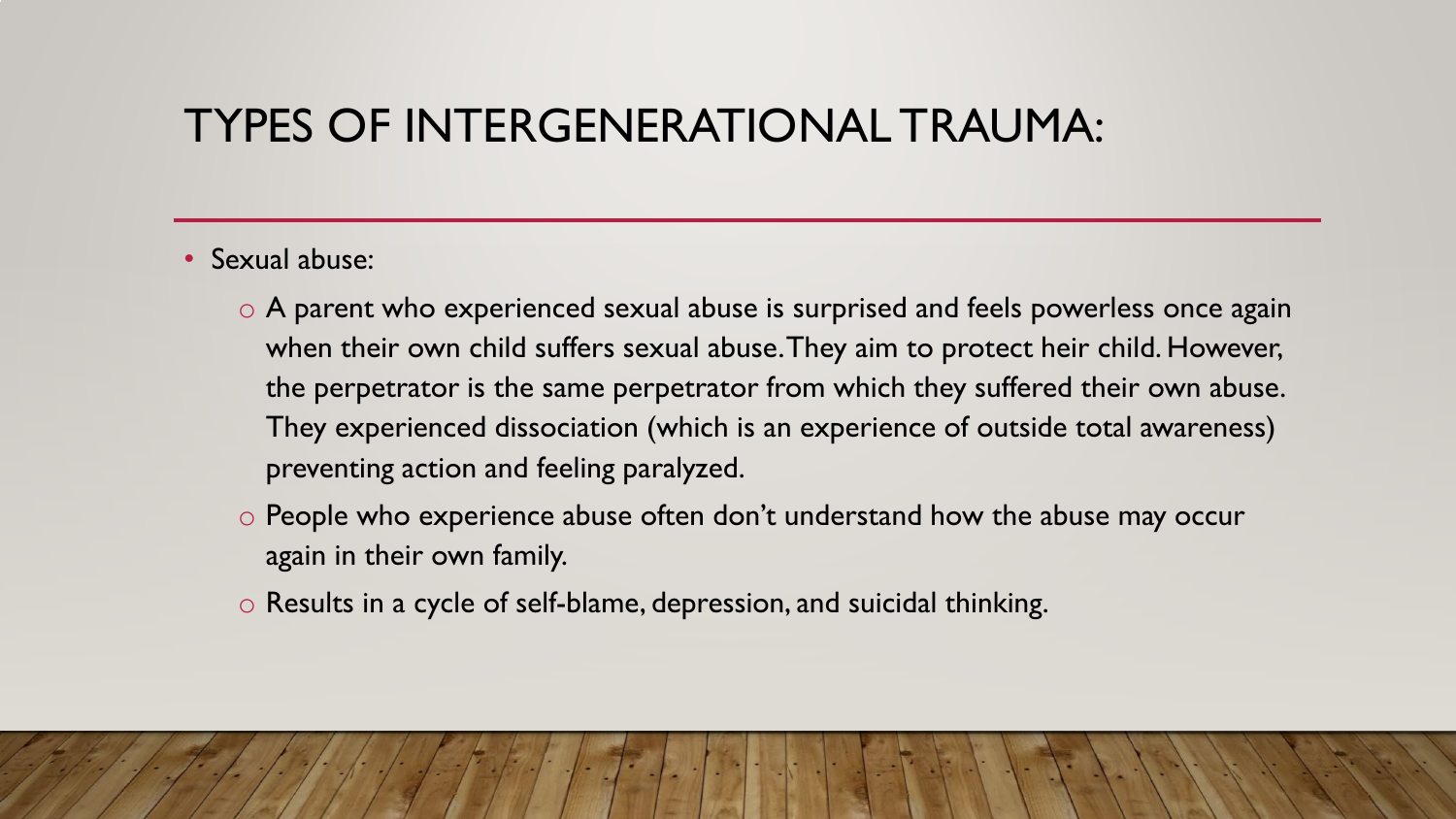# TYPES OF INTERGENERATIONAL TRAUMA (CONT.):

- Neglect and in the internal resources children gain or don't gain as a result of their parents.
	- $\circ$  If gained, there is a general sense that the world is OK and a general sense that one is able to trust oneself and one's perception of reality.
	- o Not having this ability or these resources will affect not only how a person interacts with others but how one cope's with events that overwhelm their internal experience of control.
	- $\circ$  And each interaction affects families in the time of parenting which then impacts children.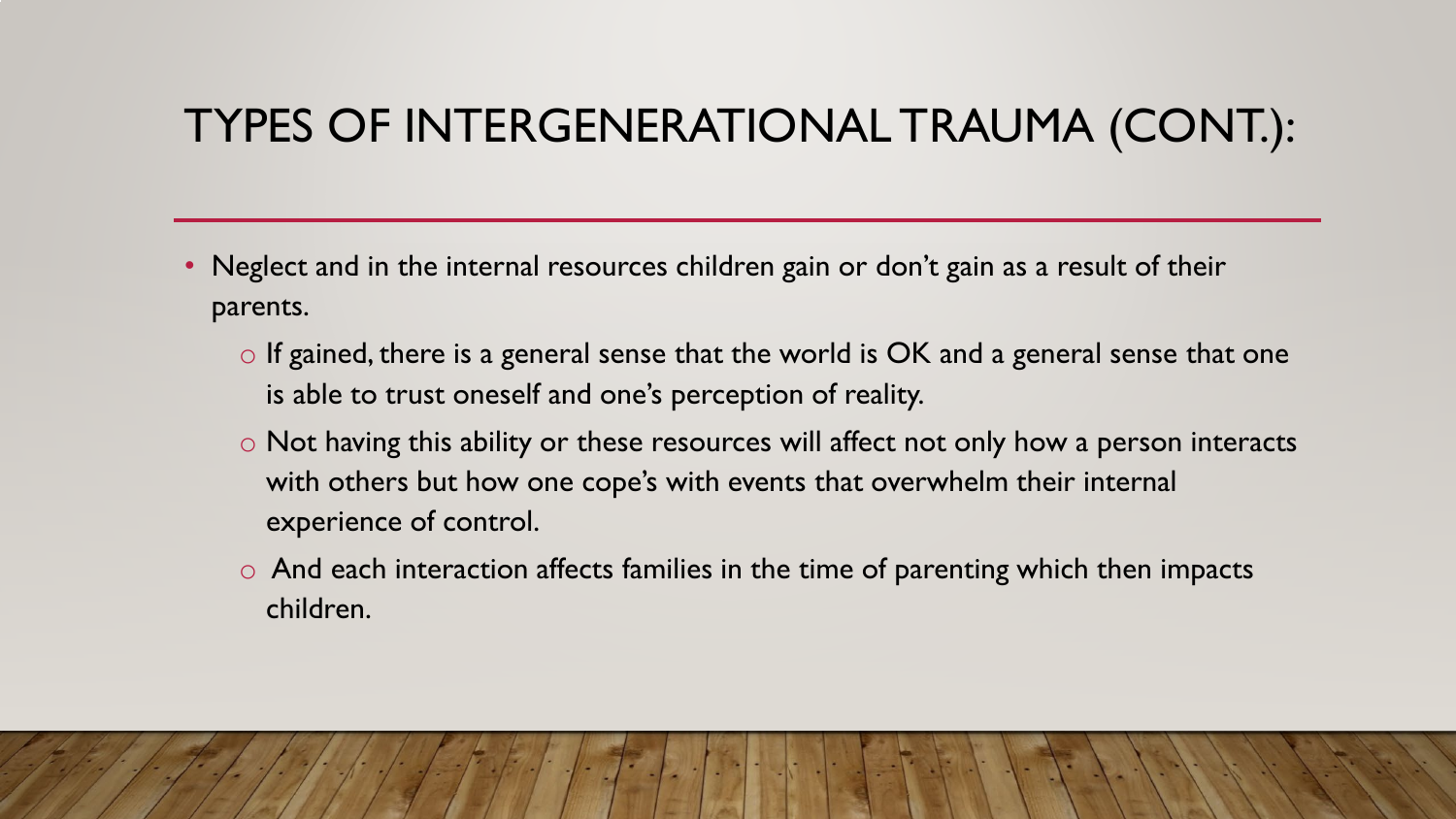# LOOKING AHEAD TO HEALING FROM TRAUMA…

- Embrace the traditions that make sense for one's family now and into the future.
- Interrupt Unhelpful Family Communication Patterns.
- Understand what is being said and not said in the family both current and past trauma.
- Learn what patterns are being repeated In the present from previous generations.
- Interrupt communication that heightens stress and disrupts connection.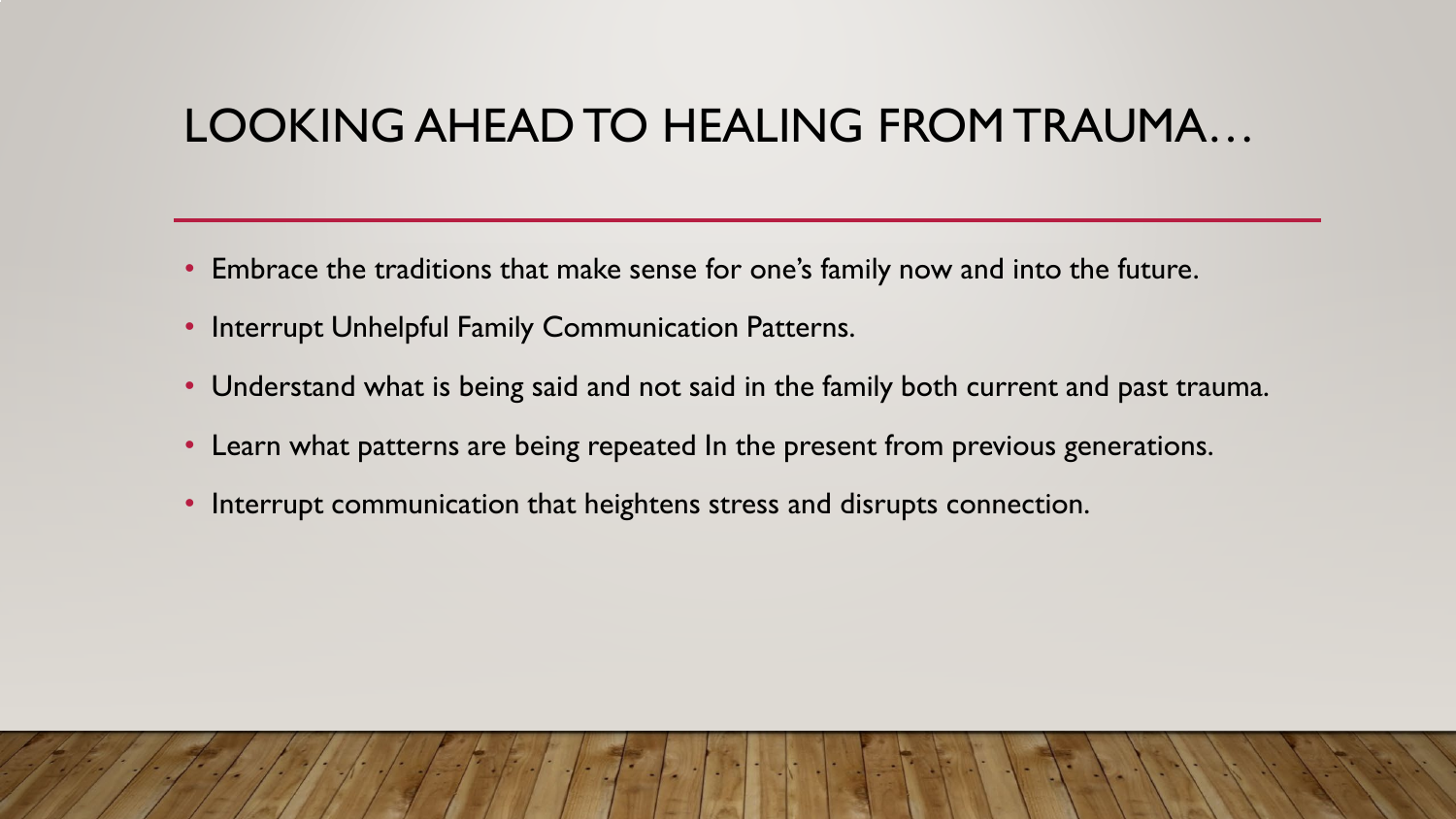## THE POWER OF THE STORY…

- When parents tell their stories and develop a story-telling culture within their families, younger generations process the family's trauma history.
- Younger generations are then able to make choices about how they want to incorporate the family's history into their present and future.
- They can and may know that trauma is an acceptable topic of conversation within the family.
- By leading, parents signal to younger generations that they can process the family's trauma history.